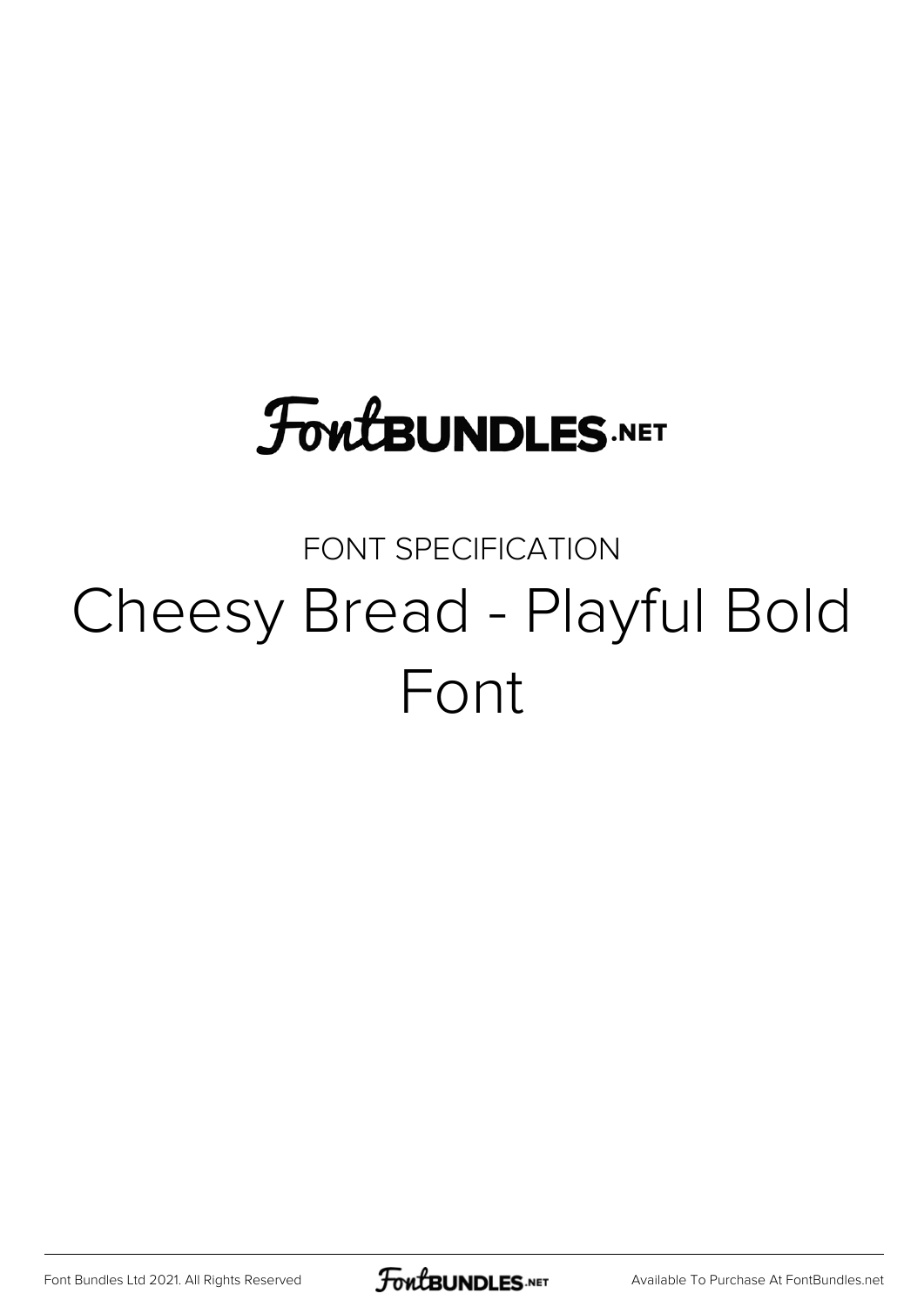#### Cheesy Bread - Regular

**Uppercase Characters** 

## ABCDEFGHIJKLMNGPORST UVWYYZ

Lowercase Characters

# abcdegghijklmnopgrstuvw  $x y z$

**Numbers** 

### 0123456789

Punctuation and Symbols



All Other Glyphs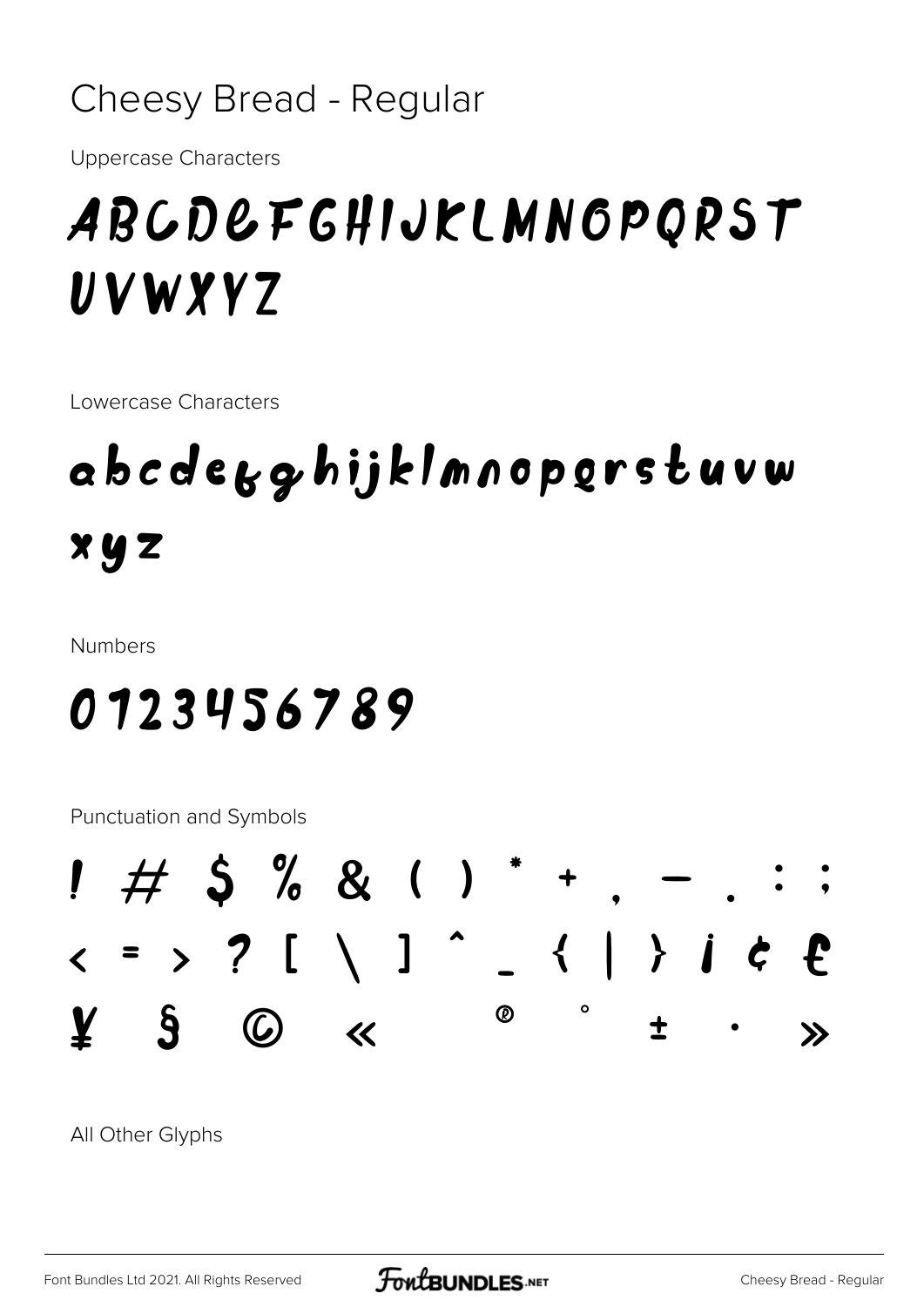|  |  |  | À Á Â Ã Ä Ä Å R Ų Ù                                                                                                                                                        |  |
|--|--|--|----------------------------------------------------------------------------------------------------------------------------------------------------------------------------|--|
|  |  |  | $\acute{\textbf{e}}$ $\hat{\textbf{e}}$ $\ddot{\textbf{e}}$ $\dot{\textbf{i}}$ $\acute{\textbf{i}}$ $\ddot{\textbf{i}}$ $\ddot{\textbf{i}}$ $\ddot{\textbf{v}}$            |  |
|  |  |  | $\begin{array}{ccccccccccccc}\n\hat{G} & \hat{G} & \hat{G} & \hat{G} & \hat{G} & \times & \hat{G} & \hat{U} & \hat{U}\n\end{array}$                                        |  |
|  |  |  | $\hat{U}$ $\ddot{U}$ $\acute{Y}$ $\acute{S}$ $\dot{\acute{a}}$ $\acute{a}$ $\hat{\acute{a}}$ $\ddot{\acute{a}}$ $\ddot{\acute{a}}$ $\ddot{\acute{a}}$                      |  |
|  |  |  | $\dot{a}$ $\alpha$ $c$ $\dot{e}$ $\dot{e}$ $\dot{e}$ $\ddot{e}$ $\ddot{e}$ $\ddot{r}$                                                                                      |  |
|  |  |  | $\hat{\mathbf{r}}$ $\hat{\mathbf{r}}$ $\hat{\mathbf{d}}$ $\hat{\mathbf{o}}$ $\hat{\mathbf{o}}$ $\hat{\mathbf{o}}$ $\hat{\mathbf{o}}$ $\hat{\mathbf{o}}$ $\hat{\mathbf{o}}$ |  |
|  |  |  | ÷ ø ù ú û ü ý ÿ C                                                                                                                                                          |  |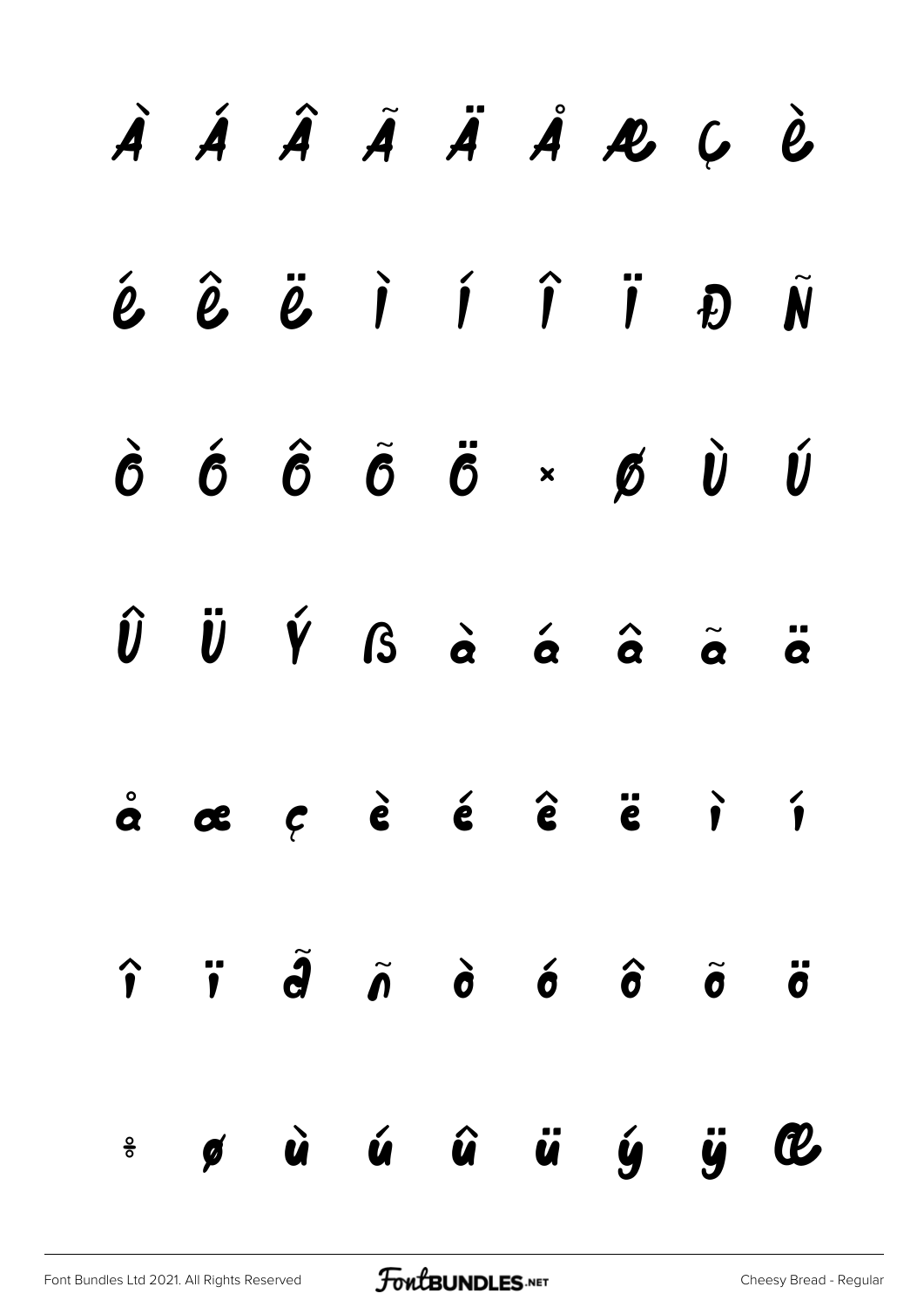# $\alpha$   $\beta$   $\beta$   $\gamma$   $\gamma$   $\gamma$   $\gamma$   $\sim$  $\bullet$  $\overline{z}$   $\frac{\partial}{\partial x}$   $\overline{z}$ **TM** AL AN AR AS AY CH CK DE EA CD el er es HA He Hi IN IS KN 10 12 12 13 MM NG NG NT CO CE OF OU RA RE RT SA SE SI SS TE TH TO VE VI VR  $\mathbf{H}$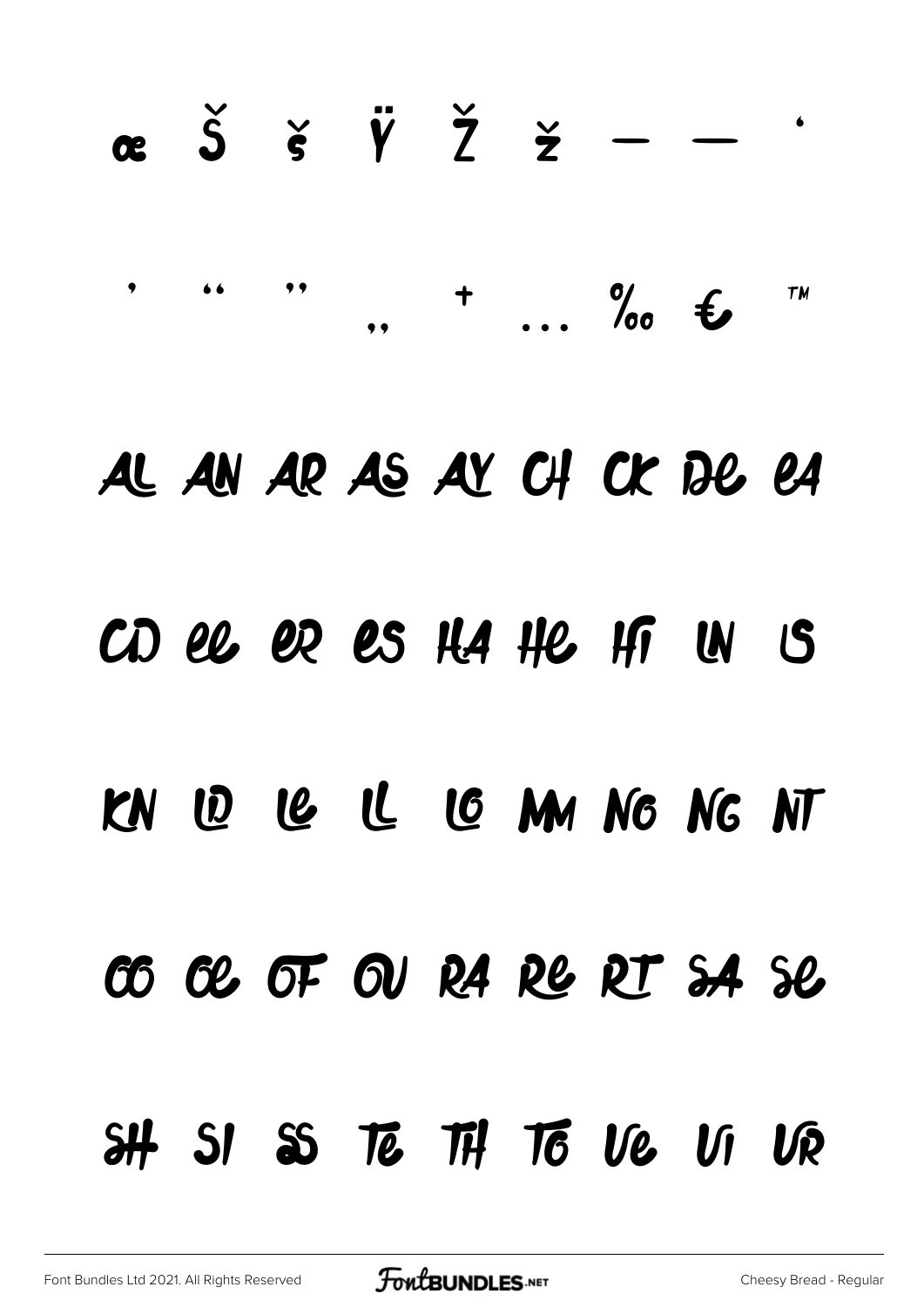|           | Ve We WH al an ar as ch ck                                |  |                |  |  |
|-----------|-----------------------------------------------------------|--|----------------|--|--|
|           | de ea ed ee er es ha he hi                                |  |                |  |  |
|           | Is It kn Is Is II Is m no                                 |  |                |  |  |
|           | ng nt oo oe og ou sa se sh                                |  |                |  |  |
| <b>Sj</b> | ss th ti to ue ui ur ve                                   |  |                |  |  |
|           | we wh $\mathbf{U}$ $\mathbf{S}$ $\mathbf{T}$ $\mathbf{T}$ |  | st $\boxtimes$ |  |  |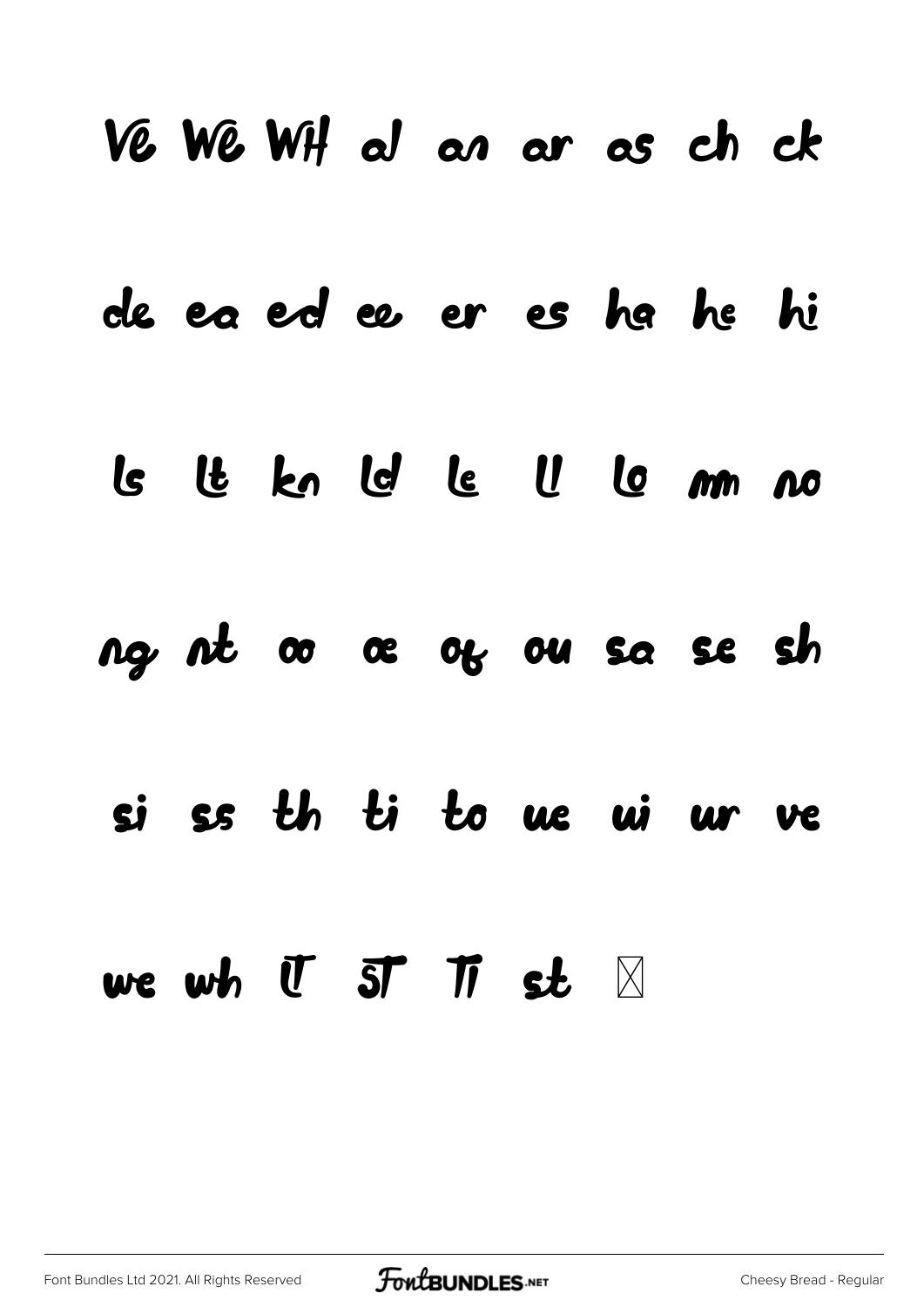Cheesy Bread Rough - Regular

**Uppercase Characters** 

## ABCDEFGHIJKLMNGPORST UVWYYZ

Lowercase Characters

# abcdegghijklmnopgrstuvw XYZ

**Numbers** 

### 0123456789

Punctuation and Symbols



All Other Glyphs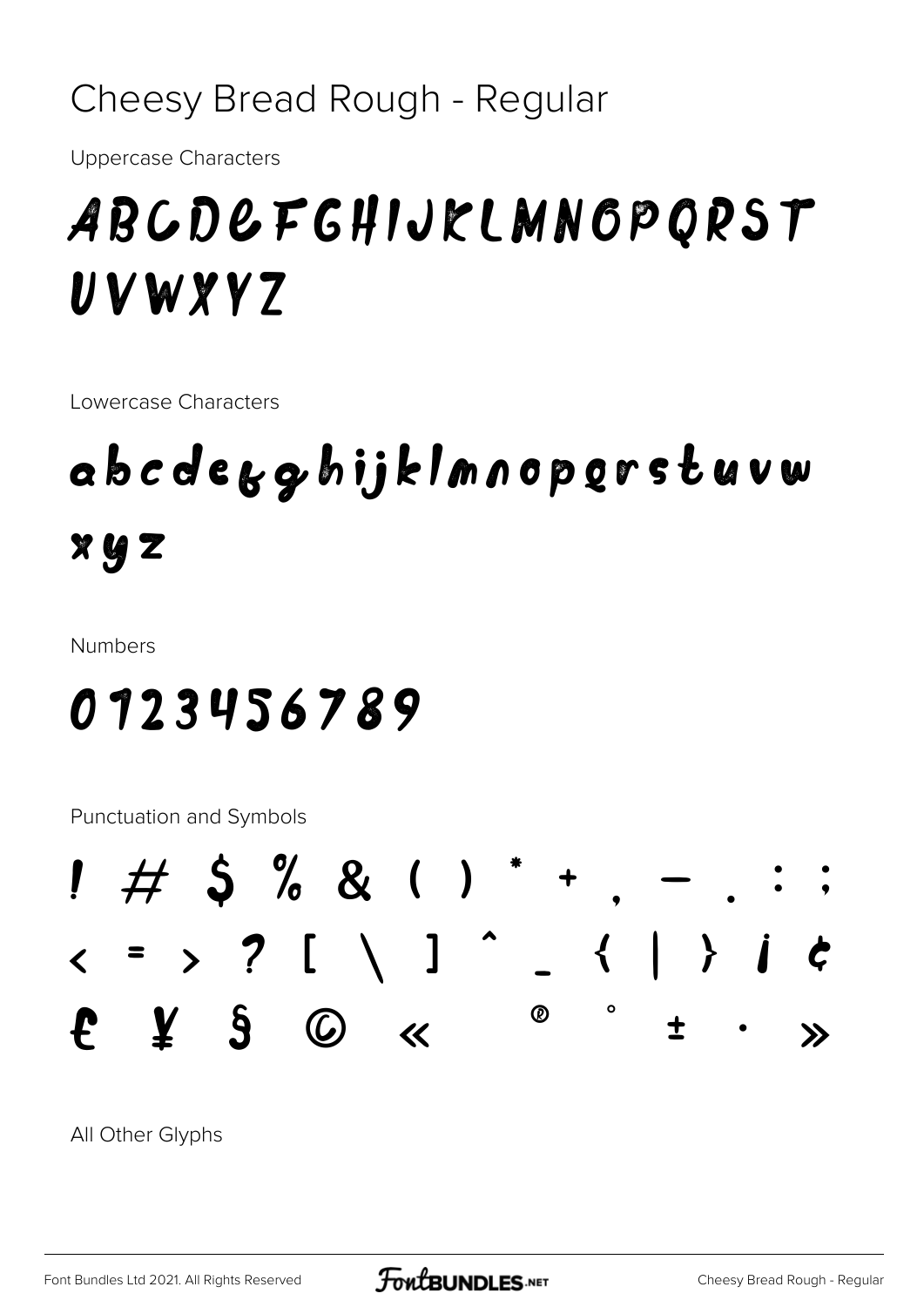|  |  |  | À Á Â Ã Ä Ä Å R Ų Ù                                                                                                                                                        |  |
|--|--|--|----------------------------------------------------------------------------------------------------------------------------------------------------------------------------|--|
|  |  |  | $\acute{\textbf{e}}$ $\hat{\textbf{e}}$ $\ddot{\textbf{e}}$ $\dot{\textbf{i}}$ $\acute{\textbf{i}}$ $\ddot{\textbf{i}}$ $\ddot{\textbf{v}}$ $\ddot{\textbf{v}}$            |  |
|  |  |  | $\dot{\hat{\sigma}}\quad \hat{\sigma}\quad \hat{\sigma}\quad \tilde{\sigma}\quad \tilde{\sigma}\quad \star\quad \tilde{\sigma}\quad \hat{\upsilon}\quad \hat{\upsilon}$    |  |
|  |  |  | $\hat{U}$ $\ddot{U}$ $\acute{Y}$ $\acute{S}$ $\dot{\acute{a}}$ $\acute{a}$ $\hat{\acute{a}}$ $\ddot{\acute{a}}$ $\ddot{\acute{a}}$ $\ddot{\acute{a}}$                      |  |
|  |  |  | $\dot{\alpha}$ $\alpha$ $\dot{\beta}$ $\dot{\epsilon}$ $\dot{\epsilon}$ $\ddot{\epsilon}$ $\ddot{\epsilon}$ $\ddot{\epsilon}$ $\ddot{\epsilon}$ $\ddot{\epsilon}$          |  |
|  |  |  | $\hat{\mathbf{r}}$ $\hat{\mathbf{r}}$ $\hat{\mathbf{d}}$ $\hat{\mathbf{o}}$ $\hat{\mathbf{o}}$ $\hat{\mathbf{o}}$ $\hat{\mathbf{o}}$ $\hat{\mathbf{o}}$ $\hat{\mathbf{o}}$ |  |
|  |  |  | ÷ ø ù ú û ü ý ÿ C                                                                                                                                                          |  |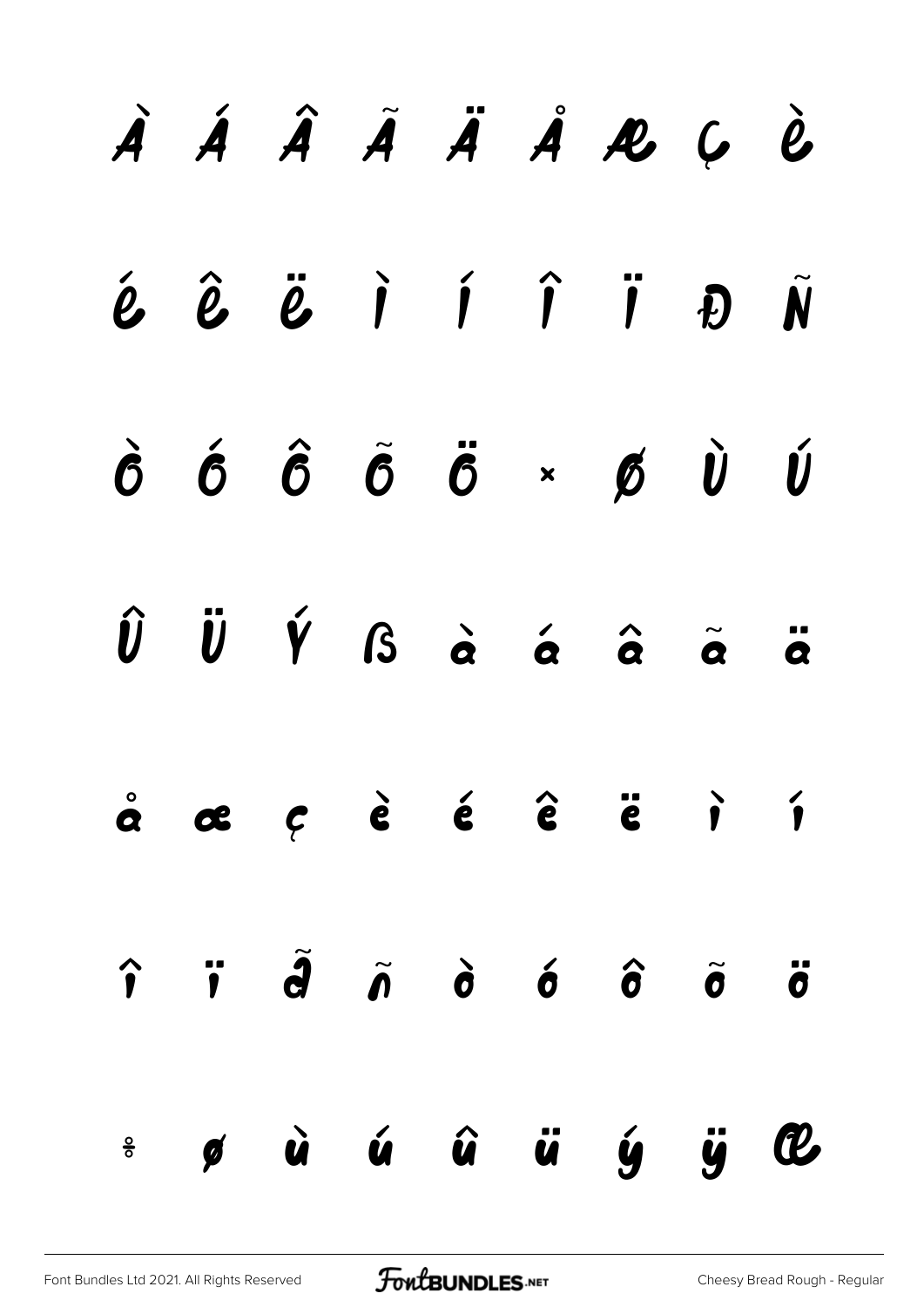# $\alpha$   $\beta$   $\beta$   $\gamma$   $\gamma$   $\gamma$   $\gamma$   $\sim$  $+$  0%  $\epsilon$  $\bullet$ **TM**  $, ,$ AL AN AR AS AY CH CK DE EA CD ee er es HA He Hi IN IS U KN W C C C MM NG NG NT CO CE OF OU RA RE RT SA Se SH SI SS TT TO Ve VI VR